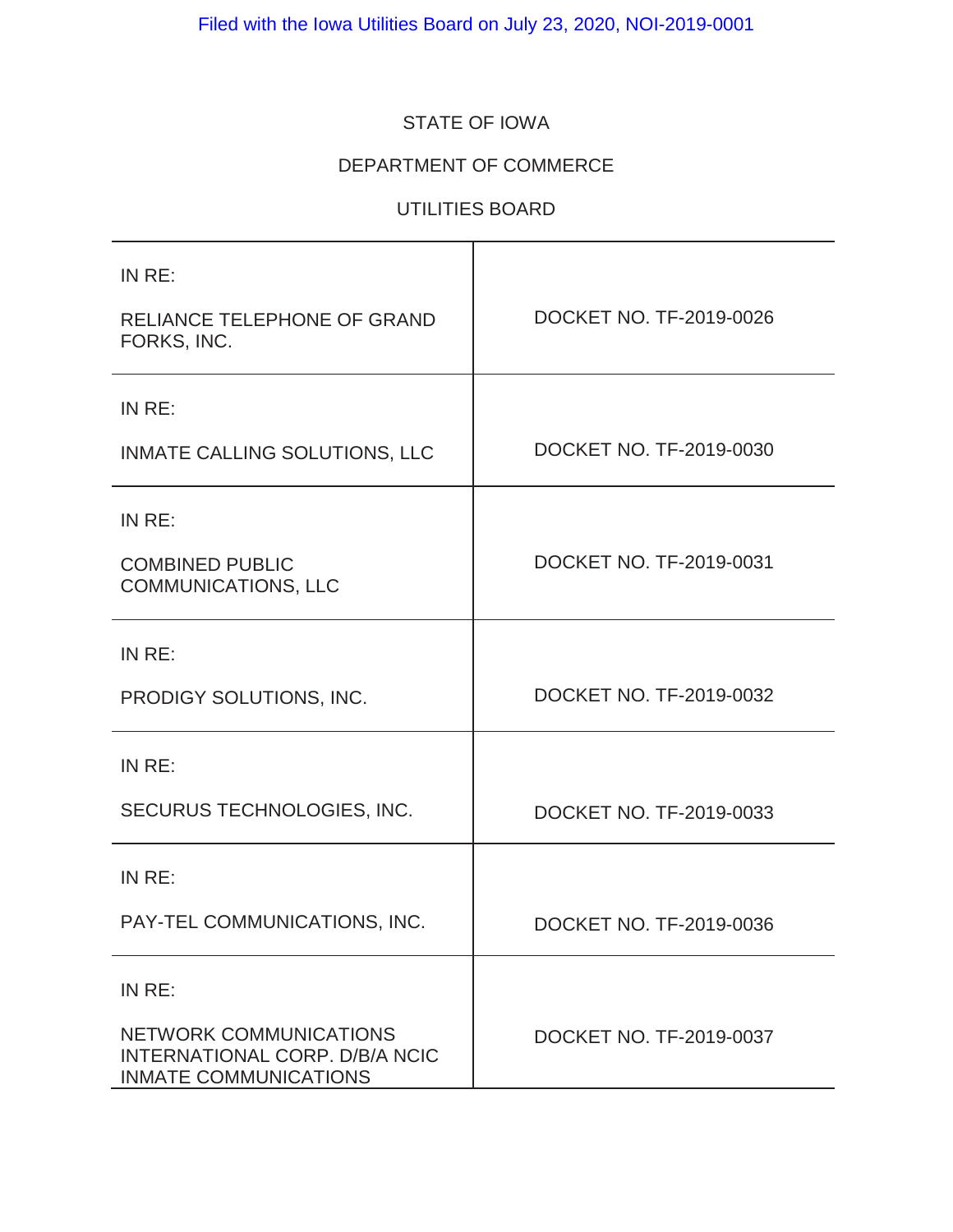DOCKET NOS. TF-2019-0026, TF-2019-0030, TF-2019-0031, TF-2019-0032, TF-2019- 0033, TF-2019-0036, TF-2019-0037, TF-2019-0039, TF-2019-0040, TF-2019-0261, TF-2019-0270, NOI-2019-0001 PAGE 2

| IN RE:                                                                                               |                          |
|------------------------------------------------------------------------------------------------------|--------------------------|
| <b>GLOBAL TEL*LINK CORPORATION</b>                                                                   | DOCKET NO. TF-2019-0039  |
| IN RE:                                                                                               |                          |
| <b>PUBLIC COMMUNICATIONS</b><br>SERVICES, INC.                                                       | DOCKET NO. TF-2019-0040  |
| IN RE:                                                                                               |                          |
| CONSOLIDATED TELECOM, INC.                                                                           | DOCKET NO. TF-2019-0261  |
| IN RE:                                                                                               |                          |
| <b>ENCARTELE, INC.</b>                                                                               | DOCKET NO. TF-2019-0270  |
| IN RE:                                                                                               |                          |
| <b>INQUIRY INTO REGULATORY</b><br>REQUIREMENTS FOR ALTERNATIVE<br><b>OPERATOR SERVICES COMPANIES</b> | DOCKET NO. NOI-2019-0001 |

# **ORDER GRANTING REQUESTS TO APPEAR PRO HAC VICE AND GRANTING INTERVENTION**

# **PROCEDURAL BACKGROUND**

On June 26, 2020, Cherie R. Kiser filed a request to appear pro hac vice before

the Utilities Board (Board) as counsel for Global Tel\*Link Corporation (GTL) and Public

Communications Services, Inc. (PCS), in the dockets listed above. Ms. Kiser requests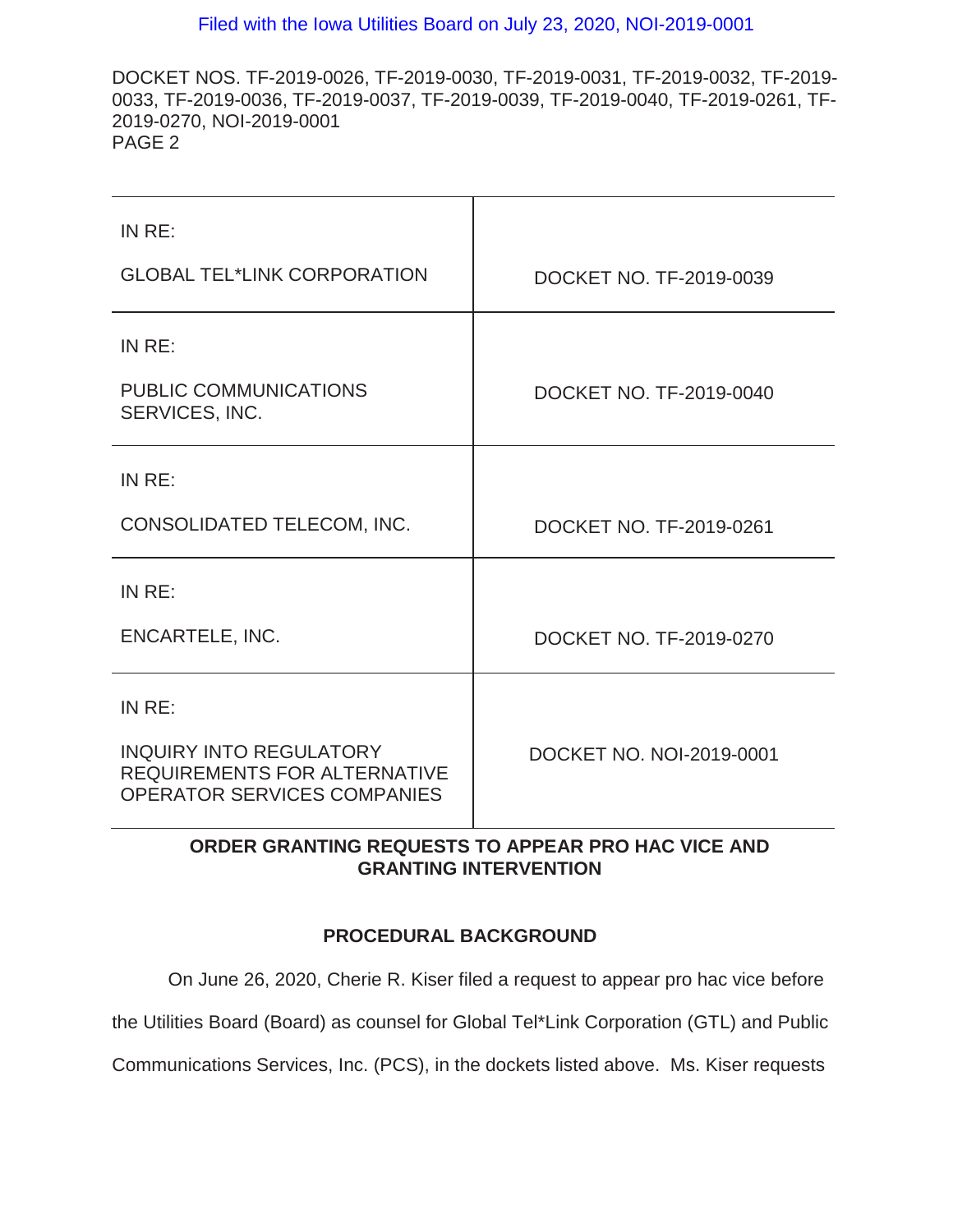DOCKET NOS. TF-2019-0026, TF-2019-0030, TF-2019-0031, TF-2019-0032, TF-2019- 0033, TF-2019-0036, TF-2019-0037, TF-2019-0039, TF-2019-0040, TF-2019-0261, TF-2019-0270, NOI-2019-0001 PAGE 3

to appear in the above-styled dockets. In addition, on June 29, 2020, GTL and PCS filed a request to intervene in Docket Nos. TF-2019-0026, TF-2019-0030, TF-2019- 0031, TF-2019-0032, TF-2019-0033, TF-2019-0036, TF-2019-0261, and TF-2019-0270.

On July 1, 2020, the Office of Consumer Advocate (OCA), a division of the Iowa Department of Justice, filed a response to the petition to intervene in each of the listed dockets. On July 6, 2020, Prison Policy Institute, Inc. (PPI), filed an objection to the intervention of GTL and PCS in Docket Nos. TF-2019-0026, TF-2019-0032, TF-2019- 0033, and TF-2019-0270.

On July 9, 2020, PCS filed a letter requesting the Board cancel its current telecommunications service provider registration and PCS's current tariff.

On July 14, 2020, GTL and PCS filed a reply to PPI and OCA's objection in Docket Nos. TF-2019-0026, TF-2019-0032, TF-2019-0033, and TF-2019-0270.

# **ADMISSION PRO HAC VICE**

Ms. Kiser states that she is a partner in the law firm of Cahill Gordon & Reindel, LLP, and is licensed to practice law in in the District of Columbia and the state of Pennsylvania.

Ms. Kiser states that she has not been denied admission pro hac vice in the state of Iowa, has not had admission pro hac vice revoked in the state of Iowa, has not been denied admission in any jurisdiction where she has applied for admission, and has not been formally disciplined or sanctioned by any court in the state of Iowa. In addition,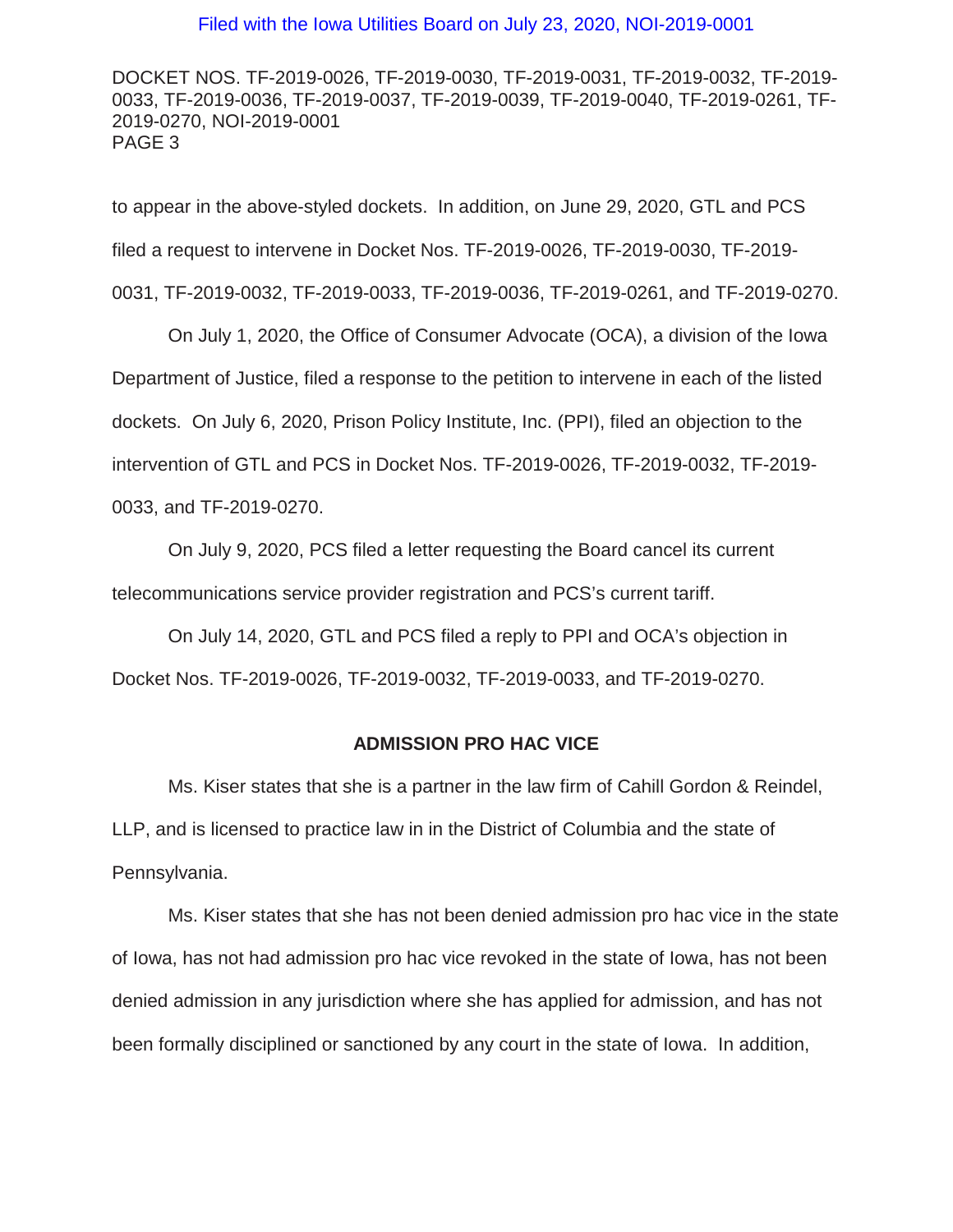DOCKET NOS. TF-2019-0026, TF-2019-0030, TF-2019-0031, TF-2019-0032, TF-2019- 0033, TF-2019-0036, TF-2019-0037, TF-2019-0039, TF-2019-0040, TF-2019-0261, TF-2019-0270, NOI-2019-0001 PAGE 4

Ms. Kiser states that she has not been the subject of legal action for the unauthorized practice of law in Iowa or any other state and no formal disciplinary proceeding has been brought against her by any jurisdiction over the last five years. Ms. Kiser states that she has not filed a request for admission pro hac vice in the previous two years.

Ms. Kiser states that she is requesting permission to appear in all 11 tariff dockets that involve companies providing inmate calling telecommunications service. In addition, Ms. Kiser is requesting permission to appear in Docket No. NOI-2019-0001, which was opened by the Board to conduct a broader review of alternative operator services.

Ms. Kiser states that she is familiar with the Iowa rules of professional conduct, the disciplinary procedures, the applicable local rules, and the procedures of the Iowa courts and the Board. She also states she has complied with Iowa Rule of Court 31.14(11) by registering with the Office of Professional Regulation and paying the required fee. Further, each request for admission pro hac vice is sponsored by a member in good standing of the Iowa bar.

The request filed by Ms. Kiser complies with the Board's rule at 199 Iowa Administrative Code (IAC) 7.4(8)(a) and is unopposed. The attorney sponsoring the requests is an in-state attorney as defined in Iowa Court Rule 31.14(1)(c) upon whom service may be made in all matters in connection with this case. The Board will grant the request for admission to appear pro hac vice in 11 of the 12 dockets listed in this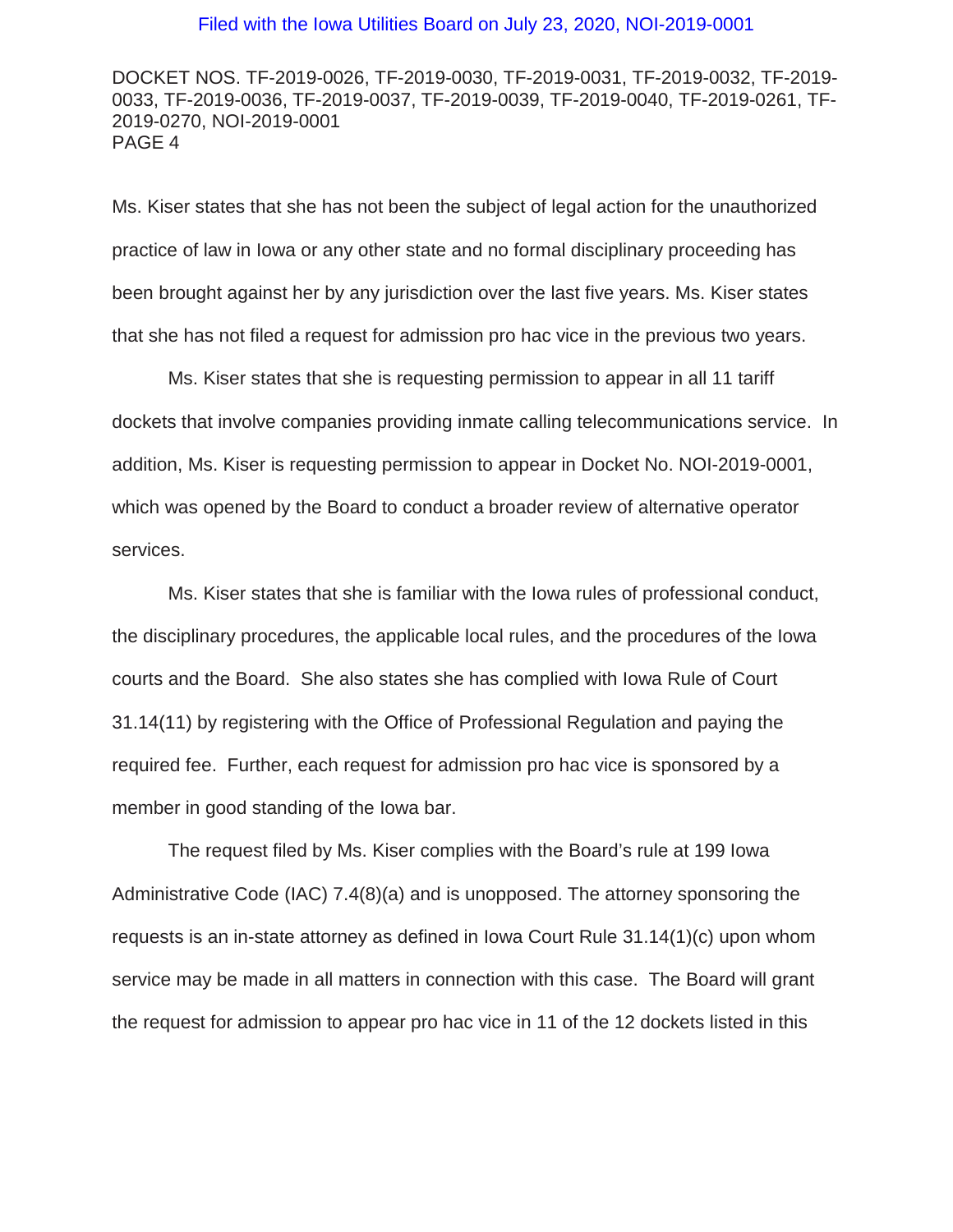DOCKET NOS. TF-2019-0026, TF-2019-0030, TF-2019-0031, TF-2019-0032, TF-2019- 0033, TF-2019-0036, TF-2019-0037, TF-2019-0039, TF-2019-0040, TF-2019-0261, TF-2019-0270, NOI-2019-0001 PAGE 5

order. In Docket No. TF-2019-0036, the Board has canceled the company's authority to provide telecommunications service in Iowa and closed that docket.

#### **PETITION TO INTERVENE**

Since PCS has requested its registration to provide telecommunications service in Iowa and its current tariff be canceled, the Board will only address the request by GTL to intervene in the inmate calling service tariff dockets. The Board will deny the request to intervene filed by PCS.

In support of its petition to intervene in several of the dockets where inmate calling service tariffs are being addressed, GTL states it has a strong interest in each of these proceedings since it appears the Board is reviewing each revised tariff to develop consistent tariffs for providing inmate calling service. GTL states that the results of the Board's review could have a profound effect upon its interests. GTL states that any advantages approved by the Board for individual companies could affect the service it offers. In addition, GTL states that no other intervenor is likely to adequately represent these companies' interests.

OCA objects to granting intervention as requested as having little merit, and OCA states that GTL may monitor the dockets without being an intervenor. In addition, OCA states that the petition is untimely since the dockets have been open for some time and two of the dockets have already had technical conferences. OCA requests that any intervention rights granted to GTL be strictly limited to ensure that the proceedings progress and are concluded without delay.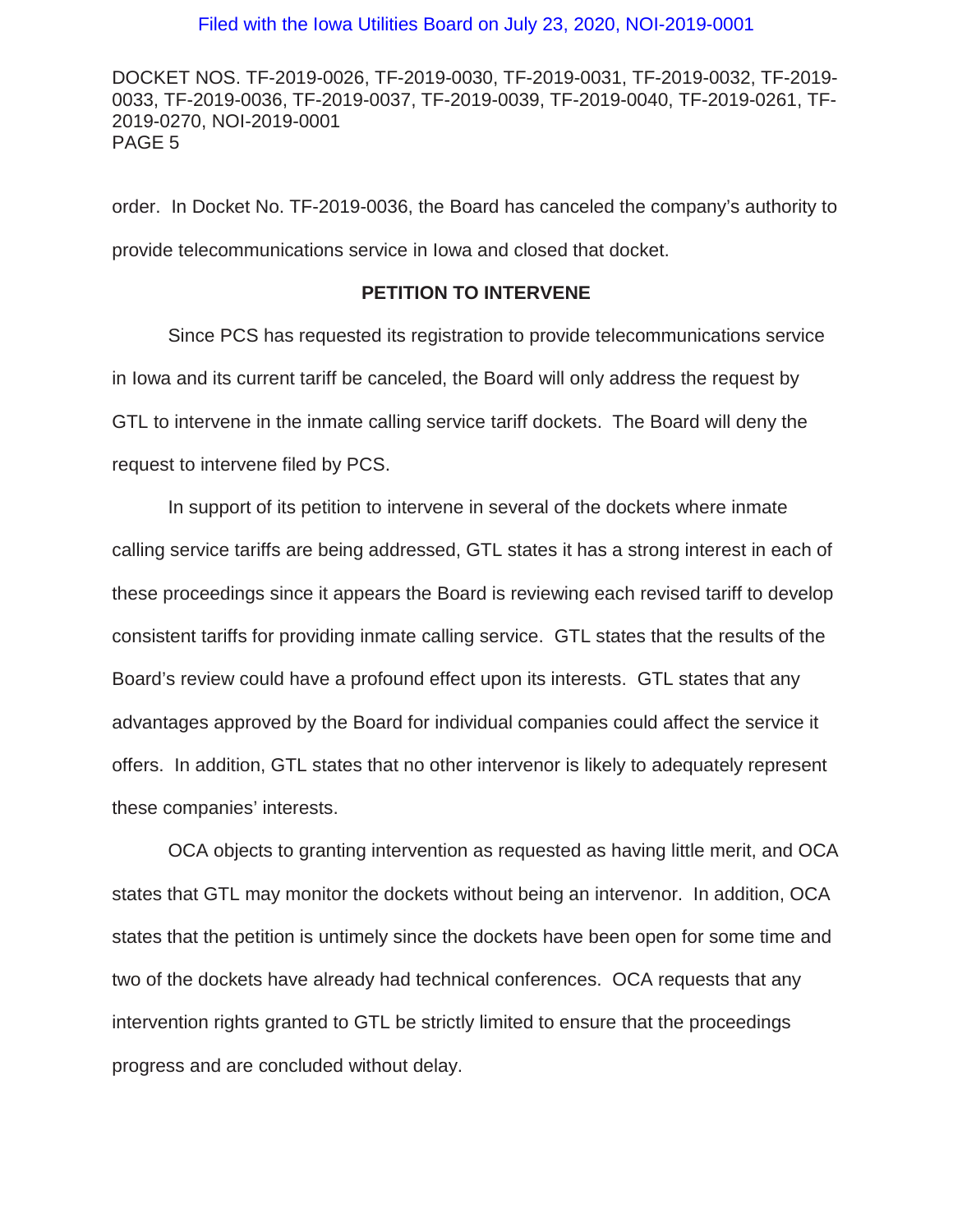DOCKET NOS. TF-2019-0026, TF-2019-0030, TF-2019-0031, TF-2019-0032, TF-2019- 0033, TF-2019-0036, TF-2019-0037, TF-2019-0039, TF-2019-0040, TF-2019-0261, TF-2019-0270, NOI-2019-0001 PAGE 6

PPI objects to the requests for intervention in Docket Nos. TF-2019-0026, TF-2019-0032, Tf-2019-0033, and TF-2019-0270. PPI reviews the petition in light of the requirements for intervention in 199 IAC 7.13(3) and also argues that the petitions to intervene are untimely. PPI points out that the Board opened the proceedings in the four dockets in 2019 and any requests to intervene should have been filed within 20 days of the date the tariffs were docketed. PPI argues that GTL does not meet the requirements of the factors in 199 IAC 7.13(3). According to PPI, GTL is raising issues about consistency among the inmate calling tariffs that would be better addressed in a rule making and not in a competitor's tariff filing. PPI asserts that GTL does not meet the other factors.

In the reply, GTL states that the timeliness argument is not applicable to the inmate calling service tariffs since the Board has continued to review the proposed tariffs and subsequently required the filing of revised tariffs. GTL argues that the stated purpose of the review of the inmate calling tariffs is to determine if there should be some consistency among the tariffs and the companies have a strong interest in any consistencies that might be considered by the Board. In addition, GTL states that the other companies will not represent GTL's interests in these dockets.

The Board finds that the review by the Board of the inmate calling service proposed tariffs weighs against holding GTL to a strict timeliness requirement with regard to the inmate calling service tariff dockets. The Board has continued to review the proposed tariffs and has required revised tariffs in these dockets, and filing of the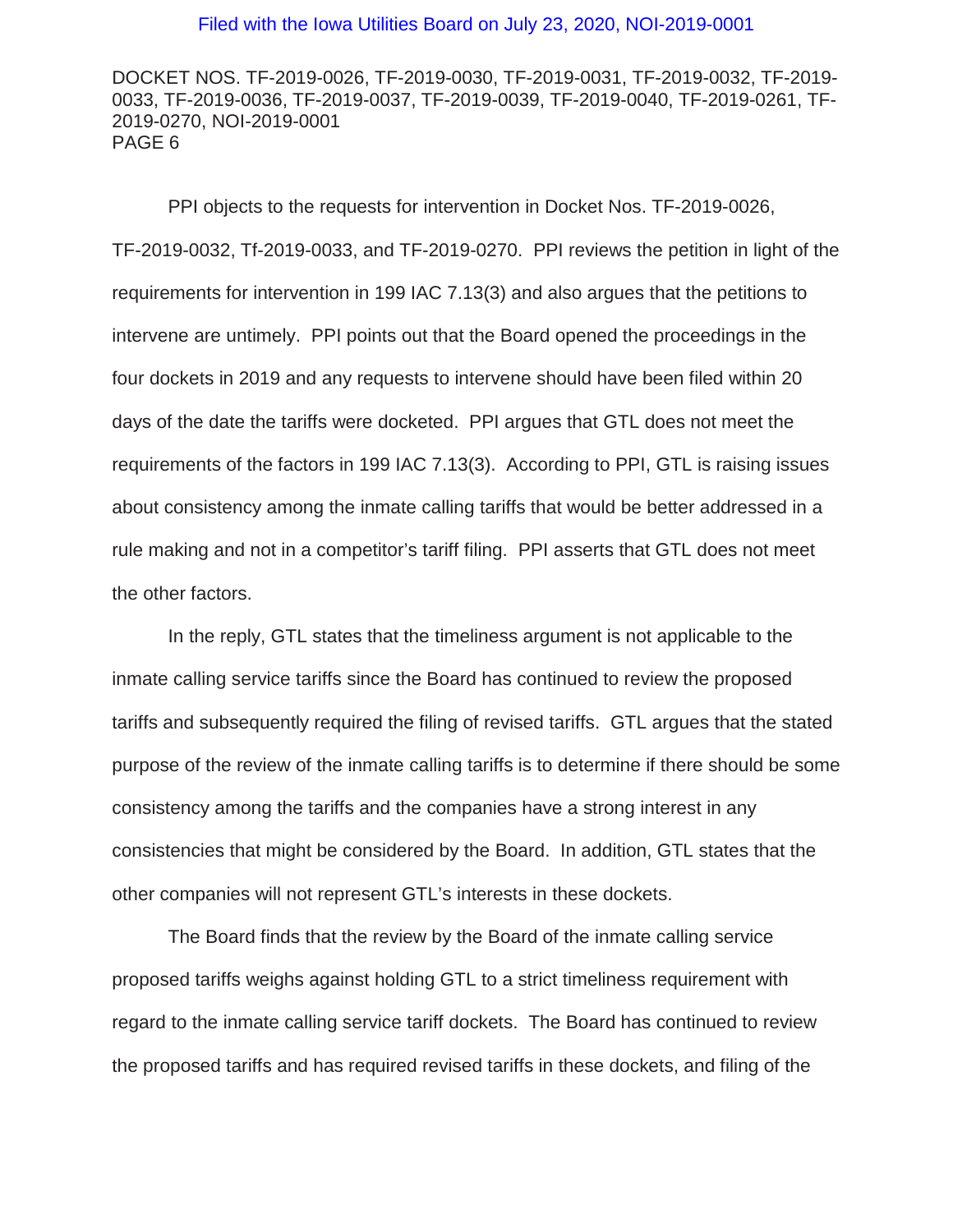DOCKET NOS. TF-2019-0026, TF-2019-0030, TF-2019-0031, TF-2019-0032, TF-2019- 0033, TF-2019-0036, TF-2019-0037, TF-2019-0039, TF-2019-0040, TF-2019-0261, TF-2019-0270, NOI-2019-0001 PAGE 7

request for intervention will not be denied as untimely. Pursuant to 199 Iowa Administrative Code (IAC) 7.13(5) the Board may grant intervention to any person who has a cognizable interest in the proceeding. The Board finds that GTL has demonstrated that it has an interest in the inmate calling service dockets that will not be represented by any other parties.

The Board will grant GTL intervention in the tariff proceedings as listed in the ordering clauses. The Board is not granting intervention in Docket No. TF-2019-0036 since that docket has been closed. The Board is reviewing each revised tariff as it is filed, and GTL will not be allowed to delay the Board's review of the revised tariffs.

## **ORDERING CLAUSES**

#### **IT IS THEREFORE ORDERED:**

1. Cherie R. Kiser is granted permission to appear pro hac vice in Docket Nos. TF-2019-0026, TF-2019-0030, TF-2019-0031, TF-2019-0032, TF-2019-0033, TF-2019-0037, TF-2019-0039, TF2019-0040, TF-2019-0261, TF-2019-0270, and NOI-2019-0001. Permission to appear pro hac vice in Docket No. TF-2019-0036 is denied since that docket is closed.

2. Intervention by Global Tel\*Link Corporation in Docket Nos. TF-2019- 0026, TF-2019-0030, TF-2019-0031, TF-2019-0032, TF-2019-0033, TF-2019-0261, and TF-2019-0270, is granted.